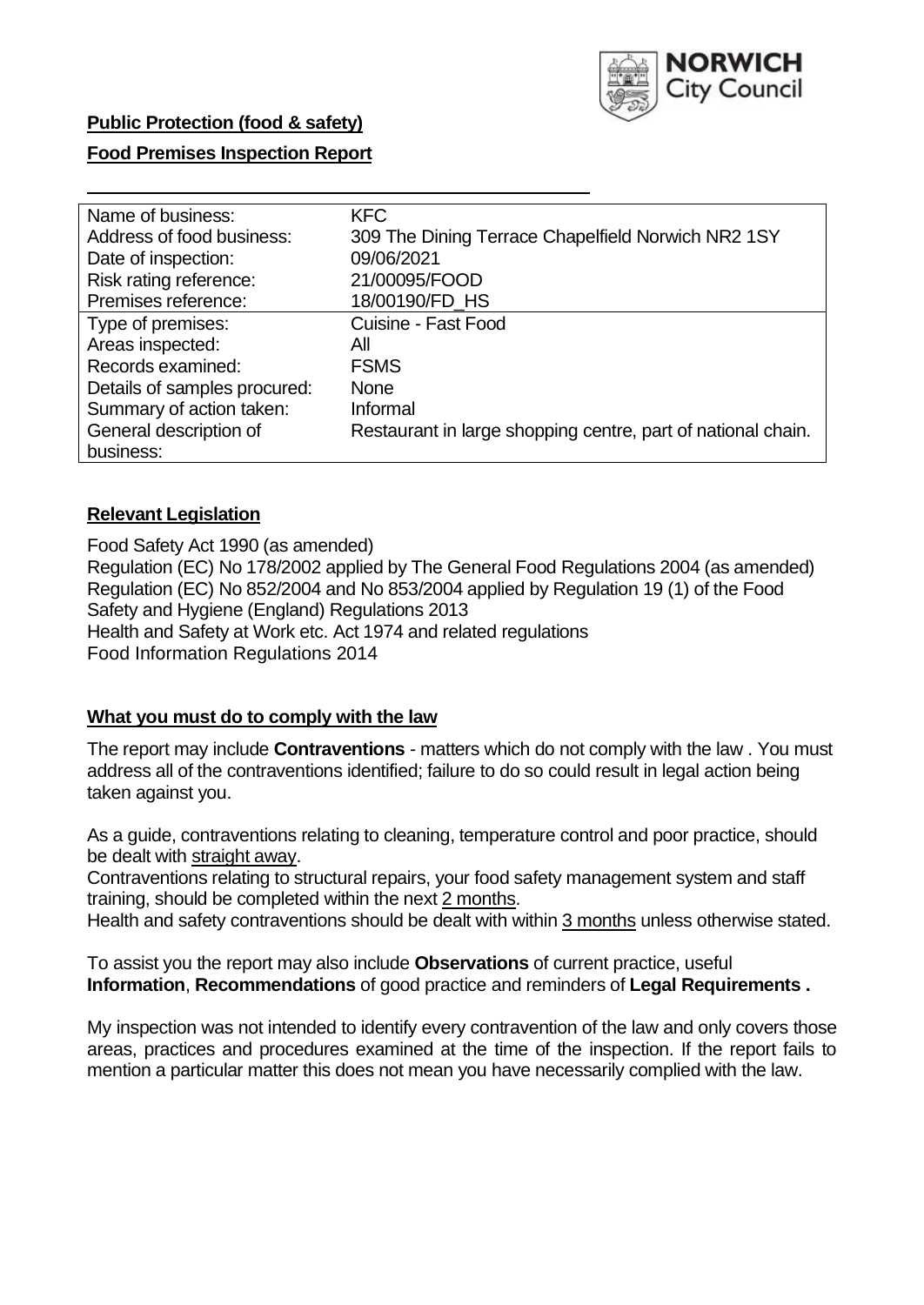# **FOOD SAFETY**

### **How we calculate your Food Hygiene Rating:**

 The food safety section has been divided into the three areas which you are scored against for the hygiene rating: 1. food hygiene and safety procedures, 2. structural requirements and 3. confidence in management/control procedures. Each section begins with a summary of what was observed and the score you have been given. Details of how these scores combine to produce your overall food hygiene rating are shown in the table.

| <b>Compliance Area</b>                     |          |                |                | <b>You Score</b> |                |    |           |    |                |  |  |
|--------------------------------------------|----------|----------------|----------------|------------------|----------------|----|-----------|----|----------------|--|--|
| <b>Food Hygiene and Safety</b>             |          |                |                | $\Omega$         | 5              | 10 | 15        | 20 | 25             |  |  |
| <b>Structure and Cleaning</b>              |          |                | $\overline{0}$ | 5                | 10             | 15 | 20        | 25 |                |  |  |
| Confidence in management & control systems |          |                | $\overline{0}$ | 5                | 10             | 15 | 20        | 30 |                |  |  |
|                                            |          |                |                |                  |                |    |           |    |                |  |  |
| <b>Your Total score</b>                    | $0 - 15$ | 20             | $25 - 30$      |                  | $35 - 40$      |    | $45 - 50$ |    | > 50           |  |  |
| <b>Your Worst score</b>                    | 5        | 10             | 10             |                  | 15             |    | 20        |    |                |  |  |
|                                            |          |                |                |                  |                |    |           |    |                |  |  |
| <b>Your Rating is</b>                      | 5        | $\overline{4}$ | 3              |                  | $\overline{2}$ |    |           |    | $\overline{0}$ |  |  |

Your Food Hygiene Rating is 5 - a very good standard



# **1. Food Hygiene and Safety**

 with legal requirements. You have safe food handling practices and procedures and all the Food hygiene standards are high. You demonstrated a very good standard of compliance necessary control measures to prevent cross-contamination are in place. Some minor contraventions require your attention. **(Score 5)** 

# Hand-washing

**Contravention** The following indicated that hand-washing was not suitably managed::

• the wash hand basin was obstructed near main office by large panels either side of the sink

# **2. Structure and Cleaning**

The structure facilities and standard of cleaning and maintenance are all of a good standard and only minor repairs and/or improvements are required. Pest control and waste disposal provisions are adequate. The minor contraventions require your attention. **(Score 5)** 

Cleaning of Structure